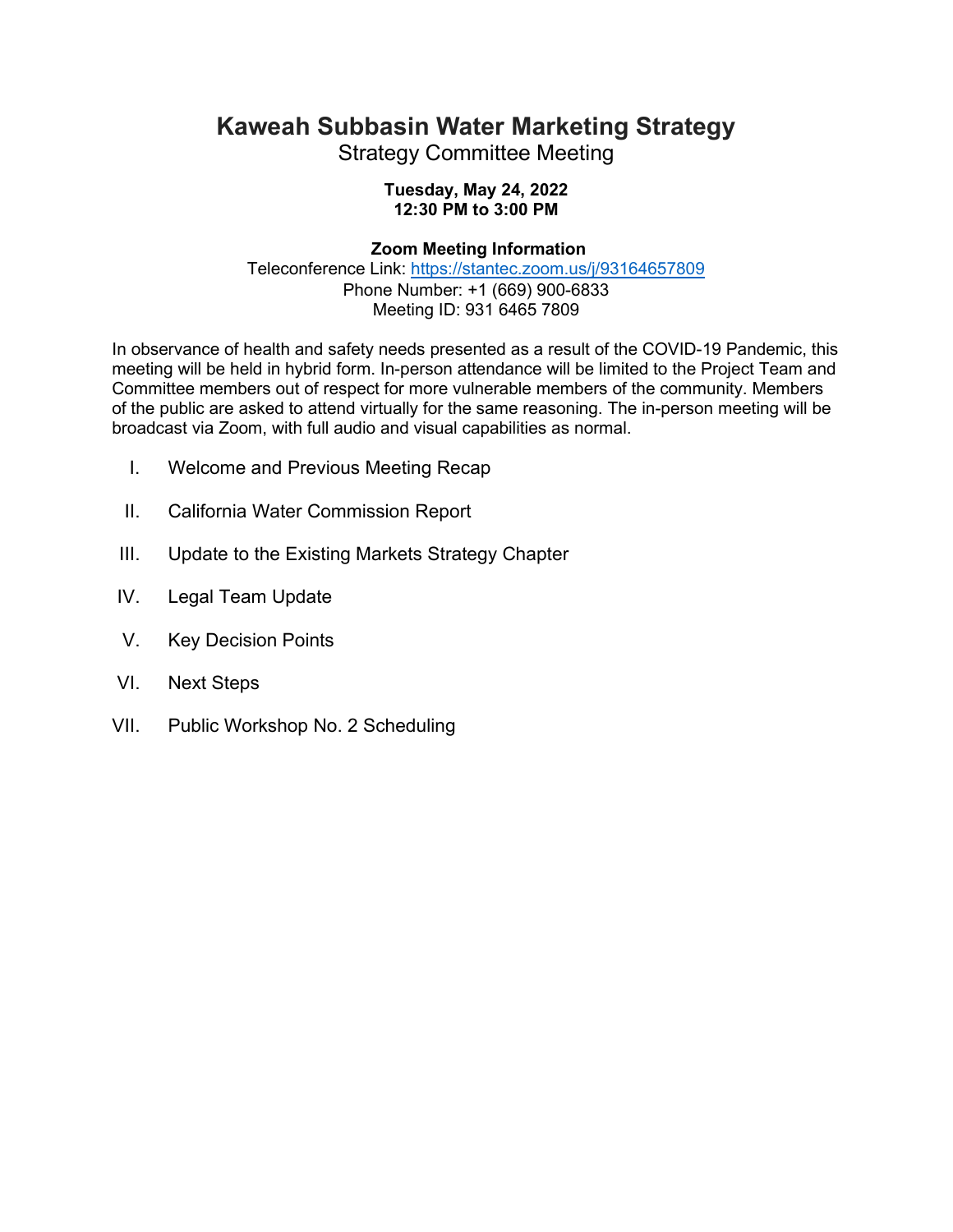## **Acronyms/Abbreviations/Glossary**

Updated 01/03/2022

| <b>Term</b>           | <b>Definition/Explanation</b>                                                                       |
|-----------------------|-----------------------------------------------------------------------------------------------------|
| AF/ac                 | Acre-foot per acre, a unit that is simply equivalent to one (1) foot of                             |
|                       | water depth, generally applied in the context of irrigation. For                                    |
|                       | example, two (2) acre-feet applied to one (1) acre of land equals 2                                 |
|                       | (two) acre-foot per acre, while two (2) acre-feet applied to two (2)                                |
|                       | acres of land equals one (1) acre foot per acre.                                                    |
| AF                    | Acre-foot, a unit of water volume that is equivalent to one (1) acre                                |
|                       | area times one (1) foot depth. This is equivalent to 43,560 cubic feet                              |
|                       | or 325,800 gallons.                                                                                 |
| Allocation            | The amount of water that is available to divert to a given entitlement                              |
|                       | owner. Varies year-to-year (generally more on years when there is                                   |
|                       | more total water available) and generally is proportionate to the size                              |
|                       | of the entitlement.                                                                                 |
| Aquifer               | An underground region that can store groundwater.                                                   |
| Artificial recharge   | The construction and operation of facilities specifically intended to                               |
|                       | recharge groundwater (recharge basins, stormwater basins, injection                                 |
|                       | wells).                                                                                             |
| City/Municipality     | An incorporated settlement with a set city limit in which water and                                 |
| Conductivity          | wastewater service are provided.<br>The ability of groundwater to flow within a given portion of an |
|                       | aquifer. Water can flow at higher rates through larger grained                                      |
|                       | sediments which have larger voids (i.e., sand) and at lower rates                                   |
|                       | through finer grained sediments (i.e., clay). This has implications for                             |
|                       | groundwater extraction as a pumping well in a high conductivity area                                |
|                       | can quickly pull in water from adjacent areas while a pumping well in                               |
|                       | a low conductivity area can only pull in water from surrounding areas                               |
|                       | at a very low rate.                                                                                 |
| Cone of depression    | An observable phenomenon in which a pumping well drops the                                          |
|                       | groundwater level in the immediate surrounding area, creating an                                    |
|                       | upside-down cone in which groundwater level is lower. The cone                                      |
|                       | dissipates once the well is turned off; however, in high conductivity                               |
|                       | (sandy) areas the cone of depression fills with groundwater from                                    |
|                       | adjacent areas faster.                                                                              |
| Conveyance Loss       | Water in waterways (rivers, creeks, irrigation ditches) percolating                                 |
|                       | into the groundwater.                                                                               |
| Coordination          | GSAs must establish Coordination Agreements with other GSAs in                                      |
| Agreement             | the same Subbasin to have a consistent plan for achieving                                           |
|                       | groundwater sustainability across a Subbasin.                                                       |
| Corcoran Clay/Upper   | The Corcoran Clay is a clay layer which occurs in the Kaweah                                        |
| Aquifer/Lower Aquifer | Subbasin roughly to the west of the Highway 99. Because it has low                                  |
|                       | conductivity, water levels tend to be different in the lower aquifer                                |
|                       | (below the Clay) and Upper Aquifer (above the Clay).                                                |
| <b>CVP</b>            | Central Valley Project, a Bureau of Reclamation (federal) water                                     |
|                       | storage and diversion project which includes Lake Shasta, the Delta-                                |
|                       | Mendota Canal, Friant Dam/Lake Millerton and the Friant-Kern                                        |
|                       | Canal. This constitutes the second largest source of surface water<br>for the Kaweah Subbasin.      |
|                       |                                                                                                     |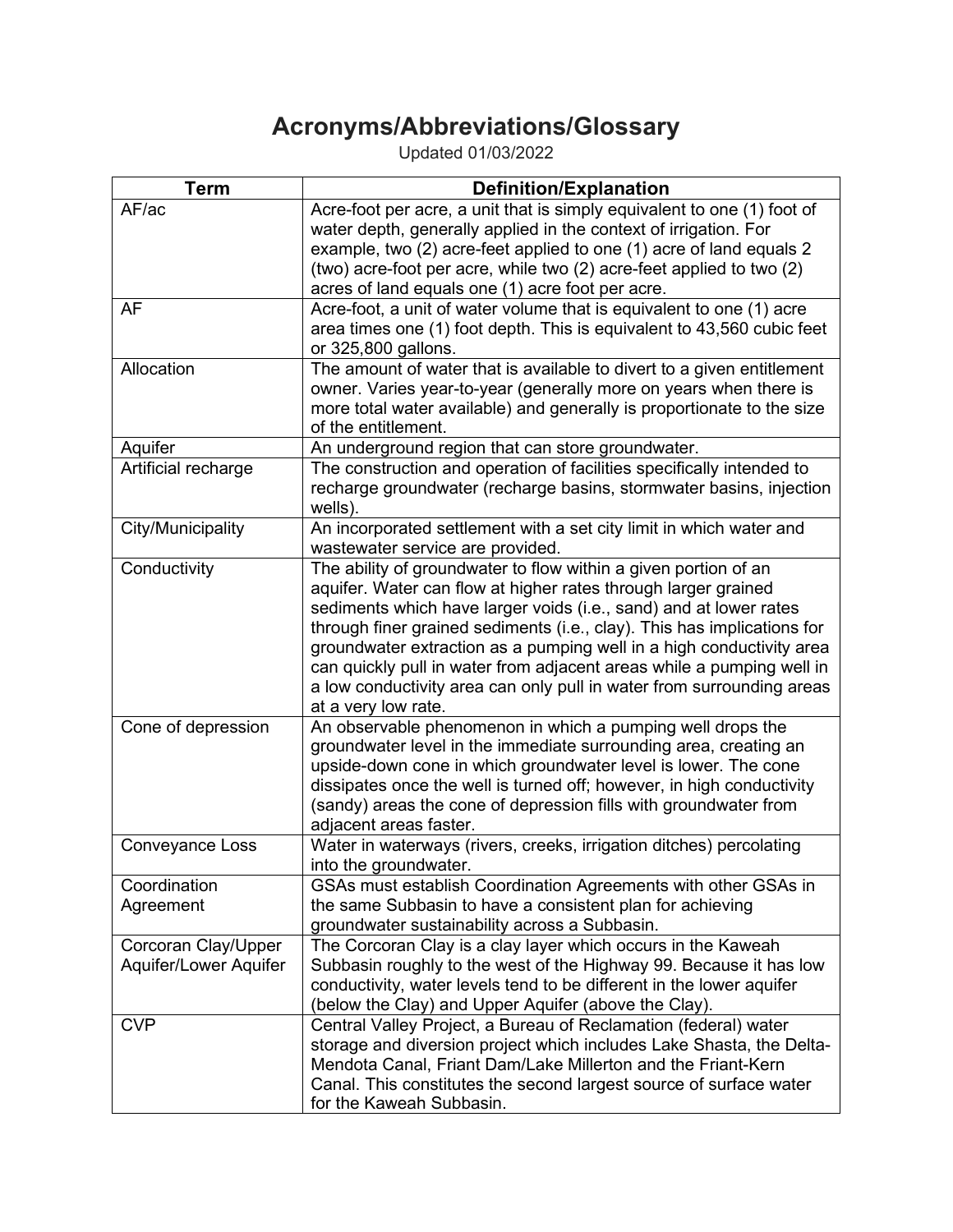| <b>DAC</b>                                        | Disadvantaged Community, a community that has low<br>income/education levels and high exposure to environmental<br>hazards as defined by the California Environmental Protection<br>Agency.                                                                                                                                                                 |
|---------------------------------------------------|-------------------------------------------------------------------------------------------------------------------------------------------------------------------------------------------------------------------------------------------------------------------------------------------------------------------------------------------------------------|
| Dairy                                             | A dairy-producing facility containing cows which must be fed by row<br>crops typically grown on the surrounding land.                                                                                                                                                                                                                                       |
| <b>Ditch Company</b>                              | A not-for-profit cooperative of growers on land supplied by a<br>common ditch which is responsible for distributing surface water to<br>growers through a system of canals and/or pipelines. Typically<br>(although not necessarily) smaller than an irrigation district.                                                                                   |
| <b>EID</b>                                        | <b>Exeter Irrigation District</b>                                                                                                                                                                                                                                                                                                                           |
| <b>EKGSA</b>                                      | East Kaweah Groundwater Sustainability Agency, which includes<br>Lindsay-Strathmore Irrigation District, Exeter Irrigation District,<br>Lindsay, and other areas roughly along the base of the foothills<br>along the eastern side of the Kaweah Subbasin.                                                                                                  |
| Engineering<br>Consultants                        | In the context of this Project, teams hired by the GSAs to conduct<br>hydrogeologic analysis (groundwater flow modeling) in order to<br>establish a system of SGMA groundwater allocations for each GSA<br>and the Kaweah Subbasin on the whole. Current engineering<br>consultants include Provost & Pritchard (P&P) and Montgomery &<br>Associates (M&A). |
| Entitlement                                       | A water right owned by an individual surface water user.                                                                                                                                                                                                                                                                                                    |
| ET                                                | Evapotranspiration, a measure of how much water is lost by<br>evaporation from crops. This can be measured by satellite image<br>and is a rough indicator of how much water is used by crops<br>excluding deep percolation.                                                                                                                                 |
| Foreign                                           | Imported from a different area (i.e., the Friant-Kern Canal)                                                                                                                                                                                                                                                                                                |
| <b>GKGSA</b>                                      | Greater Kaweah GSA, which includes the remainder of the<br>Subbasin, including Farmersville, Exeter, Ivanhoe, and Woodlake.                                                                                                                                                                                                                                 |
| Groundwater<br>Extraction                         | Removal of groundwater from the aquifer, generally through the use<br>of a pumping well, for various uses, such as agriculture, municipal<br>use, industrial use, rural domestic household use, etc.                                                                                                                                                        |
| Groundwater<br>Recharge                           | Percolation of water from the surface into the groundwater.                                                                                                                                                                                                                                                                                                 |
| Groundwater                                       | Water that exists within pores (spaces) between sediment (sand, silt,<br>clay). Generally, water percolates downward from the surface and<br>sits at a particular level (water table, groundwater level) below which<br>sediment is saturated and above which sediment is dry.                                                                              |
| Groundwater-                                      | Areas that do NOT have surface water rights and are NOT                                                                                                                                                                                                                                                                                                     |
| Dependent                                         | connected to a source of surface water, such as an irrigation district                                                                                                                                                                                                                                                                                      |
| Areas/White Areas                                 | or ditch company                                                                                                                                                                                                                                                                                                                                            |
| <b>GSA</b>                                        | Groundwater Sustainability Agency, an agency that guides<br>groundwater management and creates Groundwater Sustainability<br>Plans for part of a Subbasin.                                                                                                                                                                                                  |
| <b>GSP</b>                                        | Groundwater Sustainability Plan, a plan to achieve groundwater<br>sustainability by 2040, which was initially submitted by each GSA in<br>2020 and must be updated every five years.                                                                                                                                                                        |
| Hydrogeologic<br>Analysis/Groundwater<br>Modeling | The mapping of an aquifer by sediment type and therefore<br>conductivity and its use for analyzing the effects of groundwater<br>recharge/groundwater extraction in different areas.                                                                                                                                                                        |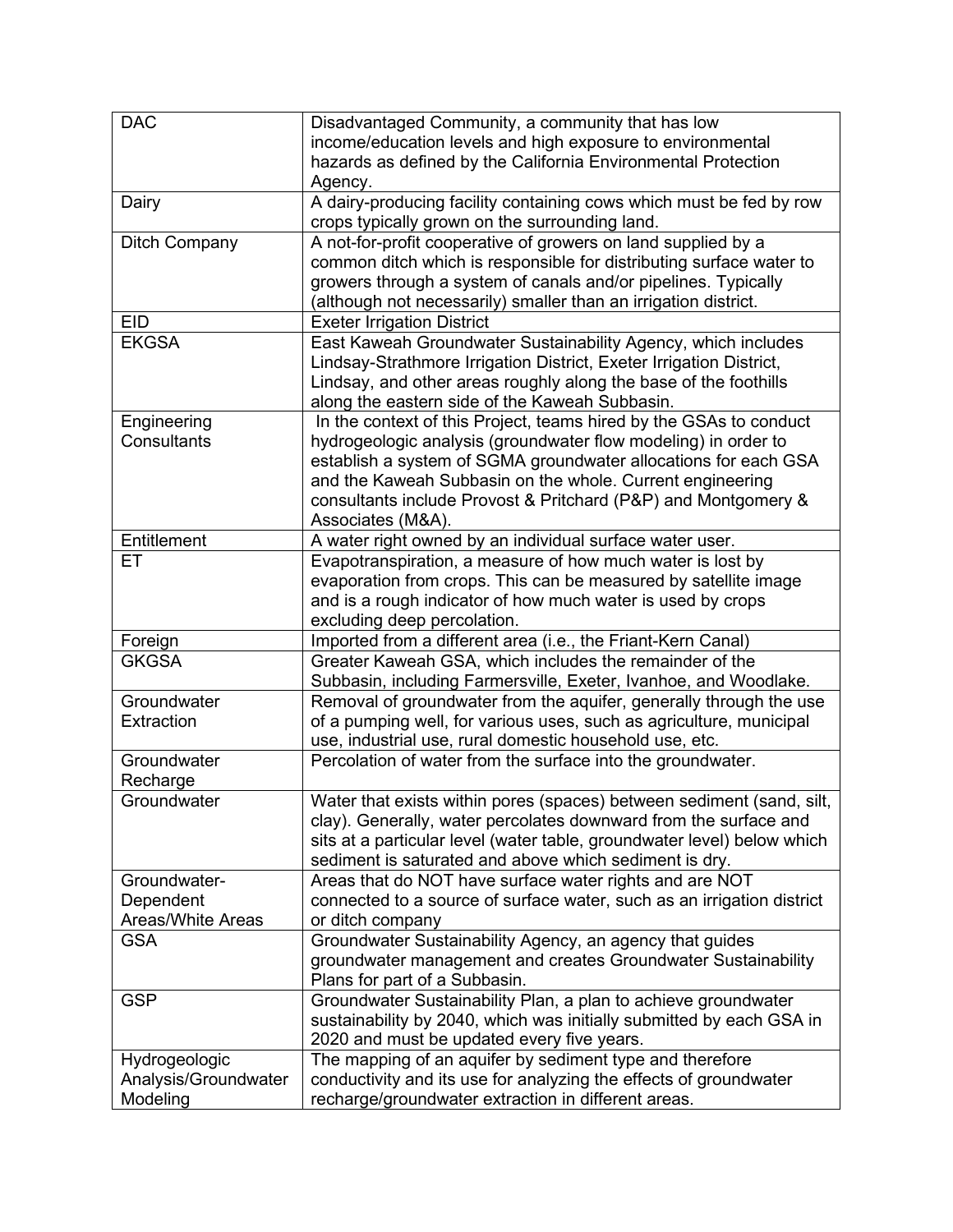| <b>Irrigation District</b>   | A government water agency which is responsible for distributing                                                                       |
|------------------------------|---------------------------------------------------------------------------------------------------------------------------------------|
|                              | surface water to growers through a system of canals and/or                                                                            |
|                              | pipelines. May also conduct groundwater recharge/extraction.                                                                          |
| <b>Irrigation Return</b>     | That portion of irrigation water which percolates past the root zone of                                                               |
| <b>Flow/Deep Percolation</b> | the plants to be irrigated and continues downward to enter the                                                                        |
|                              | groundwater.                                                                                                                          |
| <b>Kaweah River</b>          | A river system draining a region of the Sierra Nevada to the East of                                                                  |
|                              | the Kaweah Subbasin. This is the largest source of surface water for                                                                  |
|                              | the Kaweah Subbasin.                                                                                                                  |
| Kaweah Subbasin              | A geographic region established by SGMA which roughly                                                                                 |
|                              | corresponds to areas that receive surface water from the Kaweah                                                                       |
|                              | River. It is mainly situated in Tulare County, including the Cities of                                                                |
|                              | Visalia, Tulare, Lindsay, Farmersville, Exeter, and Woodlake. It also                                                                 |
|                              | includes a small adjacent portion of Kings County.                                                                                    |
| <b>KDWCD</b>                 | Kaweah Delta Water Conservation District, an agency whose                                                                             |
|                              | boundaries roughly coincide with those of the Kaweah Subbasin,                                                                        |
|                              | which conducts groundwater recharge and oversees various                                                                              |
|                              | regulatory programs for its service area.                                                                                             |
| Kings Subbasin               | A Subbasin to the north and northwest of the Kaweah Subbasin                                                                          |
|                              | which roughly corresponds to areas that receive surface water from                                                                    |
| <b>KSJRA/Rivers</b>          | the Kings River.<br>The Kaweah and St. Johns Rivers Association, which is responsible                                                 |
| Association                  | for allocating Kaweah River water to the various Kaweah River water                                                                   |
|                              | right holders.                                                                                                                        |
| <b>KSWMS/WMS</b>             | Kaweah Subbasin Water Marketing Strategy, a project to create a                                                                       |
|                              | document for trading SGMA groundwater allocations in order to                                                                         |
|                              | increase flexibility in groundwater usage while still accomplishing the                                                               |
|                              | goals of SGMA, while incorporating stakeholder input.                                                                                 |
| Lake                         | A Project completed by the Army Corps of Engineers (federal) to                                                                       |
| Kaweah/Terminus              | create a dam on the Kaweah River to be used for flood control                                                                         |
| Dam                          | primarily and irrigation secondarily. This constitutes the largest                                                                    |
|                              | source of surface water for the Kaweah Subbasin.                                                                                      |
| Legal consultants            | In the context of the Project, teams hired by the GSAs to conduct                                                                     |
|                              | legal analysis of water rights exchanges in support of establishing                                                                   |
|                              | the legal parameters of the KSWMS.                                                                                                    |
| <b>LID</b>                   | <b>Lindmore Irrigation District</b>                                                                                                   |
| <b>LSID</b>                  | Lindsay-Strathmore Irrigation District                                                                                                |
| <b>Management Actions</b>    | The adoption of certain strategies by managing agencies to                                                                            |
|                              | accomplish groundwater sustainability (i.e., importing as much water                                                                  |
|                              | into the Kaweah Subbasin as possible during wet periods when                                                                          |
|                              | there is excess water available).                                                                                                     |
| Meters/Metering              | The practice of installing automated meters that measure the<br>amount of water that flows through a pipe, such as at the outlet of a |
|                              | pumping well. This is a more accurate way of measuring water use                                                                      |
|                              | than ET.                                                                                                                              |
| <b>MKGSA</b>                 | Mid-Kaweah Groundwater Sustainability Agency, which includes                                                                          |
|                              | Tulare Irrigation District, Tulare and Visalia.                                                                                       |
| <b>Monitoring Wells</b>      | Wells situated across the Subbasin to measure groundwater level                                                                       |
|                              | and water quality in order to assess whether the Subbasin is                                                                          |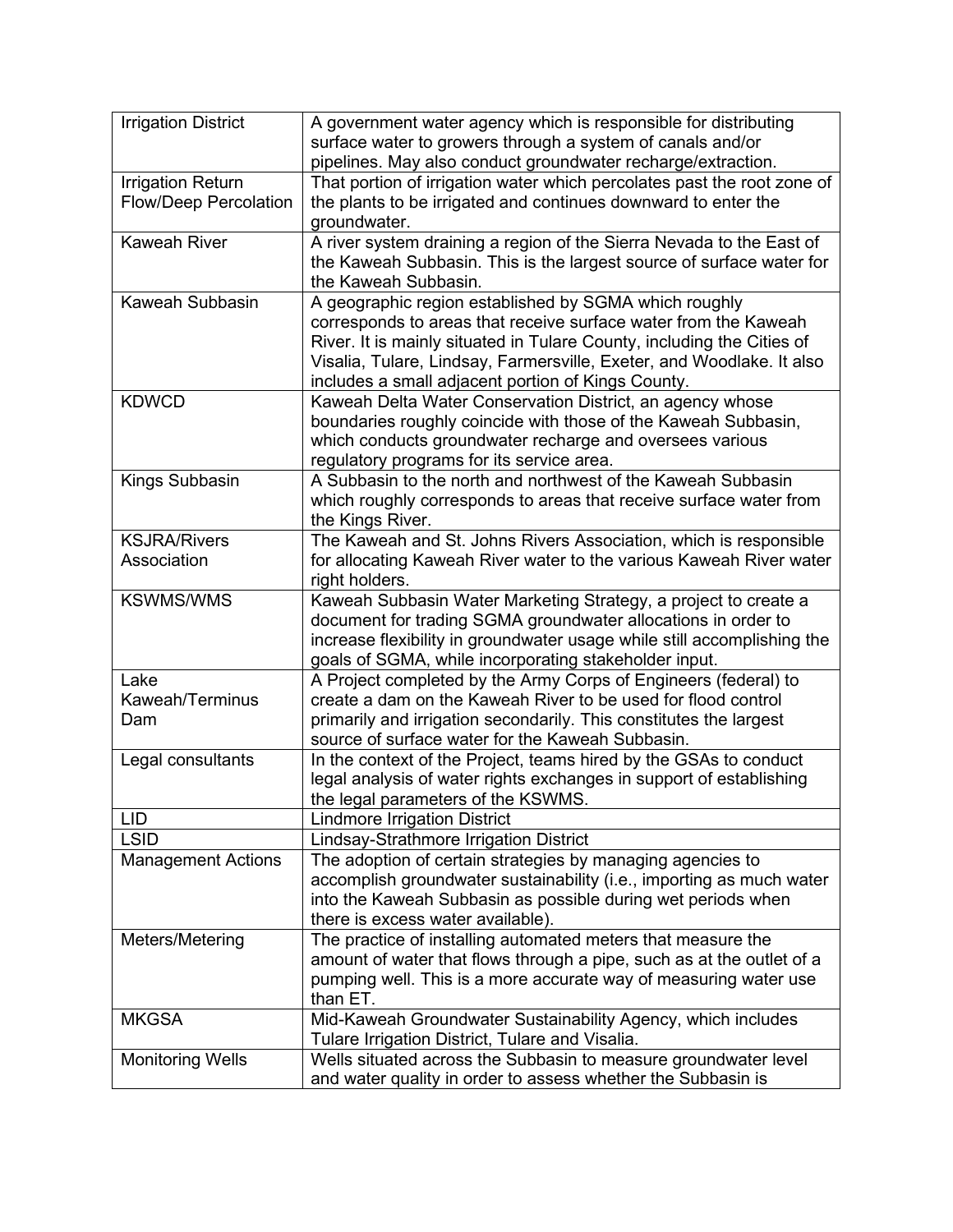|                                   | achieving groundwater sustainability according to SGMA and the<br>individual GSPs.                                                                                                                                                                                                                                                                                                                                                                                                                     |
|-----------------------------------|--------------------------------------------------------------------------------------------------------------------------------------------------------------------------------------------------------------------------------------------------------------------------------------------------------------------------------------------------------------------------------------------------------------------------------------------------------------------------------------------------------|
| <b>MOs</b>                        | Measurable objectives, a term defined in the GSPs as the ideal goal<br>for each metric.                                                                                                                                                                                                                                                                                                                                                                                                                |
| <b>Mountain-Front</b><br>Recharge | Runoff from the foothills on the east side of the Kaweah Subbasin<br>excluding the Kaweah River system (i.e., Yokohl Creek, other small<br>streams, sheet flow and shallow groundwater flow off of hill slopes)<br>which percolates into the ground in the adjacent area.                                                                                                                                                                                                                              |
| <b>MTs</b>                        | Minimum thresholds, a term defined in the GSPs as the minimum<br>goal for a given measurement. If one-third or more monitoring wells<br>have levels below the minimum thresholds, the GSP is considered to<br>have failed, which may lead to state intervention.                                                                                                                                                                                                                                       |
| <b>Native</b>                     | Locally sourced (i.e., creeks running out of the foothills)                                                                                                                                                                                                                                                                                                                                                                                                                                            |
| Projects                          | The construction of physical facilities in order to accomplish<br>groundwater sustainability (i.e., recharge basins).                                                                                                                                                                                                                                                                                                                                                                                  |
| Public well                       | A pumping well serving multiple rural households, such as a Rural<br>DAC.                                                                                                                                                                                                                                                                                                                                                                                                                              |
| Row Crops/Field<br>Crops          | Low-growing non-tree crops, such as grains, alfalfa, cotton, legumes<br>or tomatoes, which are replanted every year. These can forego<br>watering in any given year since they will be replanted the next year<br>regardless.                                                                                                                                                                                                                                                                          |
| <b>Rural DAC</b>                  | Rural Disadvantaged Community, a disadvantaged community that<br>is not within a city and may have problems with access to domestic<br>water and/or domestic water quality.                                                                                                                                                                                                                                                                                                                            |
| Salvaged                          | Water that was initially designated for a different purpose (i.e., a<br>wastewater treatment plant).                                                                                                                                                                                                                                                                                                                                                                                                   |
| <b>SGMA</b>                       | Sustainable Groundwater Management Act, an Act passed by the<br>California legislature in 2014, requiring Medium and High Priority<br>Subbasins (geographic areas delineated by the State corresponding<br>to shared aquifers/waterways/water sources) to address undesirable<br>results (i.e. groundwater level decline, groundwater storage decline,<br>seawater intrusion, water quality) by 2040. For example, in the<br>Kaweah Subbasin, groundwater level decline must be stabilized by<br>2040. |
| Single/double/triple<br>cropping  | The practice of planting and harvesting one, two, or three rounds of<br>row crops over the course of an annual cycle respectively. Different<br>crops can be planted at different times of year.                                                                                                                                                                                                                                                                                                       |
| Surface water                     | Water sourced from natural waterways and water-moving<br>infrastructure designed to convey water from natural waterways,<br>such as the Kaweah River and the Friant-Kern Canal.                                                                                                                                                                                                                                                                                                                        |
| <b>SWP</b>                        | State Water Project, a State of California water storage and<br>diversion project which includes Lake Oroville and the California<br>Aqueduct. Note that the SWP does not serve any areas within the<br>Kaweah Subbasin; however, it does serve areas immediately to the<br>west and so SWP conditions can indirectly affect the Kaweah<br>Subbasin.                                                                                                                                                   |
| <b>Three Buckets</b>              | A framework for legally dividing surface water into.                                                                                                                                                                                                                                                                                                                                                                                                                                                   |
| <b>TID</b>                        | Tulare Irrigation District, situated to the north and west of Tulare and<br>currently administering a Bureau of Reclamation grant to partially<br>fund the KSWMS.                                                                                                                                                                                                                                                                                                                                      |